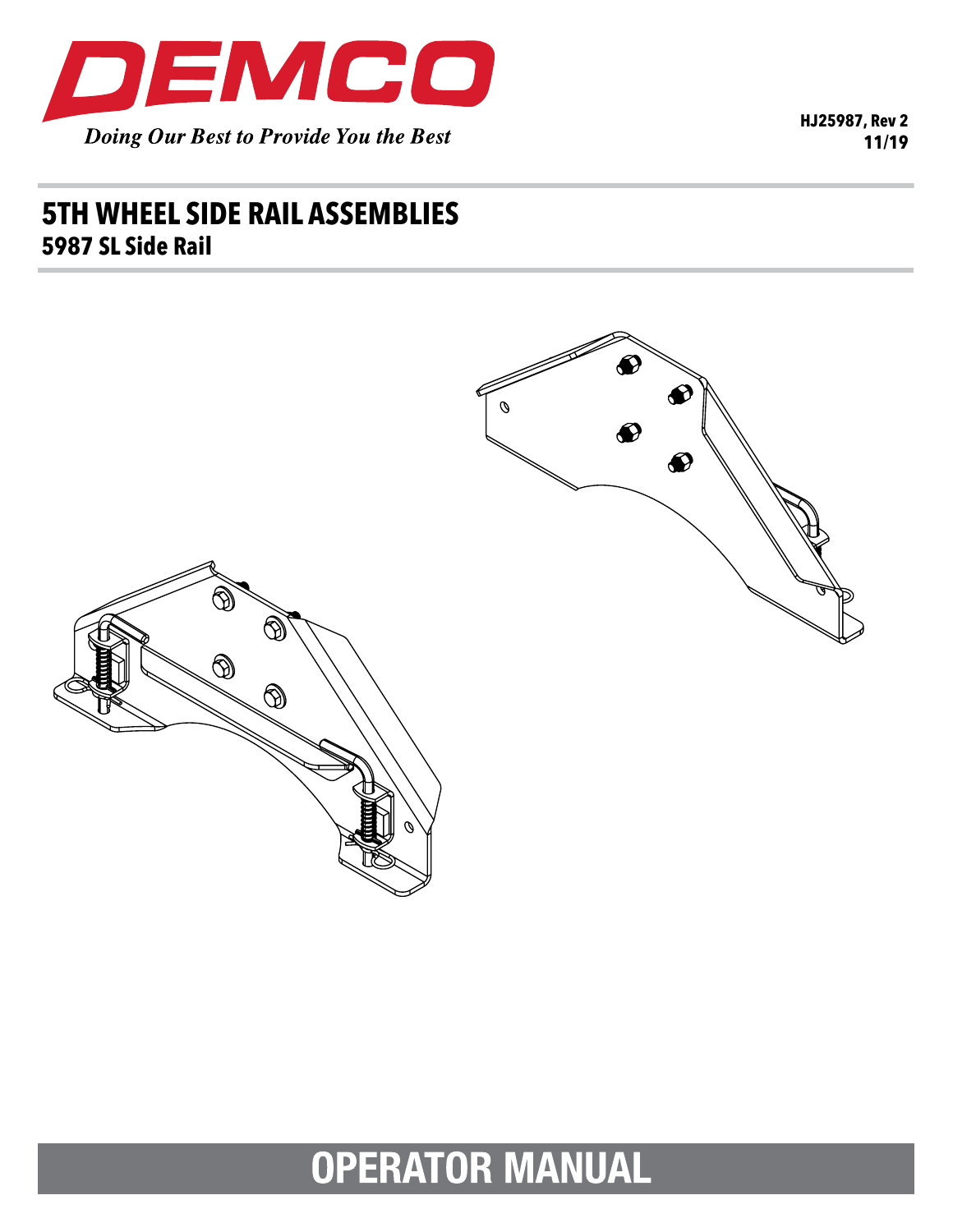#### **INTRODUCTION**

#### **WARRANTY POLICY, OPERATOR MANUALS, PARTS MANUALS & REGISTRATION**

Go online to www.demco-products.com to review Demco warranty policies, operator manuals and register your Demco product.



#### **TORQUE SPECIFICATION**

Torque figures indicated are valid for non-greased or non-oiled threads and heads unless otherwise specified. Therefore, do not grease or oil bolts or capscrews unless otherwise specified in this manual. When using locking elements, increase torque values by 5%.

\* GRADE or CLASS value for bolts and capscrews are identified by their head markings.

#### **BOLT TORQUE DATA FOR STANDARD NUTS, BOLTS, AND CAPSCREWS**

Tighten all bolts to torques specified in chart unless otherwise noted. Check tightness of bolts periodically, using bolt chart as guide. Replace hardware with same grade bolt.

NOTE: Unless otherwise specified, high-strength Grade 5 hex bolts are used throughout assembly of equipment.

| <b>Bolt Torque for Standard bolts *</b> |                |       |                |       |                |        |  |  |  |  |
|-----------------------------------------|----------------|-------|----------------|-------|----------------|--------|--|--|--|--|
| "А"                                     | <b>GRADE 2</b> |       | <b>GRADE 5</b> |       | <b>GRADE 8</b> |        |  |  |  |  |
|                                         | Ib-ft          | (N.m) | lb-ft          | (N.m) | lb-ft          | (N.m)  |  |  |  |  |
| 1/4"                                    | 6              | (8)   | 9              | (12)  | 12             | (16)   |  |  |  |  |
| 5/16''                                  | 10             | (13)  | 18             | (25)  | 25             | (35)   |  |  |  |  |
| 3/8''                                   | 20             | (27)  | 30             | (40)  | 45             | (60)   |  |  |  |  |
| 7/16''                                  | 30             | (40)  | 50             | (70)  | 80             | (110)  |  |  |  |  |
| 1/2"                                    | 45             | (60)  | 75             | (100) | 115            | (155)  |  |  |  |  |
| 9/16''                                  | 70             | (95)  | 115            | (155) | 165            | (220)  |  |  |  |  |
| 5/8''                                   | 95             | (130) | 150            | (200) | 225            | (300)  |  |  |  |  |
| 3/4''                                   | 165            | (225) | 290            | (390) | 400            | (540)  |  |  |  |  |
| 7/8''                                   | 170            | (230) | 420            | (570) | 650            | (880)  |  |  |  |  |
| 1 <sup>''</sup>                         | 225            | (300) | 630            | (850) | 970            | (1310) |  |  |  |  |

| Bolt Torque for Metric bolts * |                  |       |                  |       |                   |        |  |  |  |  |
|--------------------------------|------------------|-------|------------------|-------|-------------------|--------|--|--|--|--|
| "A"                            | <b>CLASS 8.8</b> |       | <b>CLASS 9.8</b> |       | <b>CLASS 10.9</b> |        |  |  |  |  |
|                                | lb-ft            | (N.m) | lb-ft            | (N.m) | Ib-ft             | (N.m)  |  |  |  |  |
| 6                              | 9                | (13)  | 10               | (14)  | 13                | (17)   |  |  |  |  |
| 7                              | 15               | (21)  | 18               | (24)  | 21                | (29)   |  |  |  |  |
| 8                              | 23               | (31)  | 25               | (34)  | 31                | (42)   |  |  |  |  |
| 10                             | 45               | (61)  | 50               | (68)  | 61                | (83)   |  |  |  |  |
| 12                             | 78               | (106) | 88               | (118) | 106               | (144)  |  |  |  |  |
| 14                             | 125              | (169) | 140              | (189) | 170               | (230)  |  |  |  |  |
| 16                             | 194              | (263) | 216              | (293) | 263               | (357)  |  |  |  |  |
| 18                             | 268              | (363) |                  |       | 364               | (493)  |  |  |  |  |
| 20                             | 378              | (513) | ٠.               | --    | 515               | (689)  |  |  |  |  |
| 22                             | 516              | (699) | ۰.               | ٠.    | 702               | (952)  |  |  |  |  |
| 24                             | 654              | (886) |                  |       | 890               | (1206) |  |  |  |  |





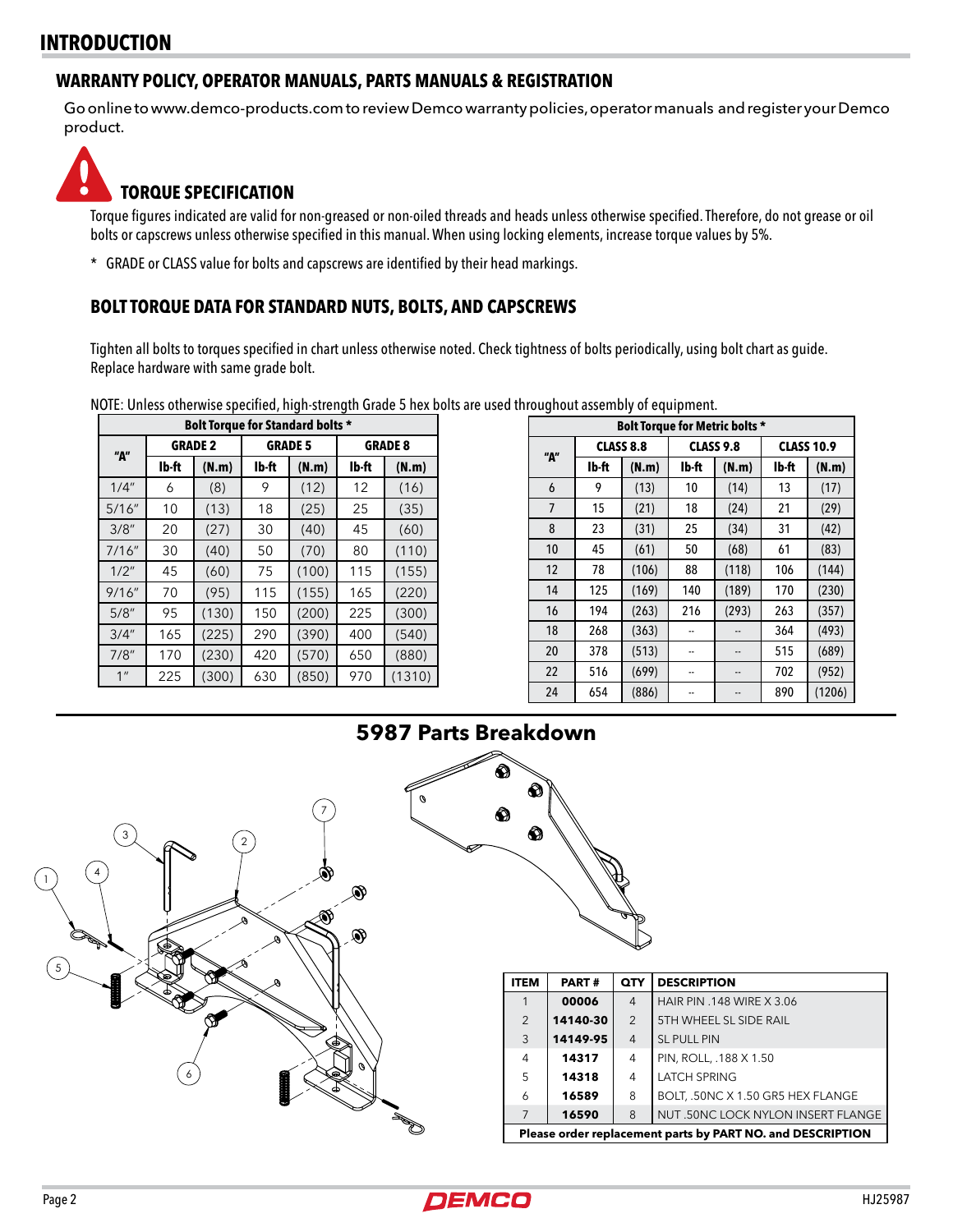

2. Once the proper height has been determined, bolt the hitch saddle and side rail assemblies together and pin them

into the bed rails. Pin the side rails into the set of holes closest to the end with the tab welded on it. This is the end of the bed rail that is mounted closest to the cab of the truck.

- 3. The ideal location for the center of the hitch is directly over the axle to up to 3" ahead of it, and it must be centered side to side in the box of the truck. As noted above, specific install instructions for the different vehicles are available.
- 4. When hitch and rail assembly are in the proper position, drill either the # 1 or # 2 hole (which ever the specific install instruction states to use) on one side first. Note that the # 1 hole is the hole closest to the cab of the truck and hole #6 is closest to the tailgate. Drop in a ½" x 3" bolt (with flat washer) and loosely fasten a frame bracket up under the box with a square washer and ½" lock nut. Repeat this on the other bed rail. After the ends of the bed rails closest to the cab have been drilled and bolts dropped down thru, lift all four spring loaded lock pins up and turn to keep held up and slide the side rail assembly back toward the tailgate and lock into the rear set of holes. Drill either the #5 or # 6 holes or the holes closest to the tailgate that are stated in the truck specific install instructions and drop a bolt and flat washer thru and repeat on the other side. Loosely fasten frame bracket and square washers onto the bolts under truck bed. Slide the hitch assembly back and forth in the bed rails to ensure smooth operation. Now proceed to drill at least one more hole per side in between the forward and rear bolts. And fasten frame brackets.
- 5. Securely fasten the frame brackets underneath by pushing them up against the frame and tightening up the nut. Next drill two holes thru the frame and use the  $\frac{1}{2}$  x 1  $\frac{1}{2}$  bolts, nuts, and flat washers to secure the brackets to the frame.

### **SL Hitch Operation Instructions**

The Hijacker "SL" fifth wheel assembly allows you to move your hitch back towards the tailgate of the truck in two increments of 4" each for a total of 8". This gives more clearance for the trailer to help make maneuvering the trailer (in reverse) easier for short box trucks.

Important Note: Never tow trailer in maneuvering position. Always tow with hitch pinned into the set of holes in the base rail that position the hitch above or slightly ahead of the axle. Never try to slide hitch back while coupled to trailer with SL model hitch.

To slide the hitch assembly from the towing position to the parking position, use the following procedure:

- 1. Place truck in park. Chock trailer wheels and lower trailer legs to raise trailer to proper height for uncoupling. Disconnect cables and uncouple trailer from hitch as per uncoupling instructions.
- 2. Pull the truck ahead far enough to move hitch (approximately 24").
- 3. Get up in truck box and unclip the 4 hitch pins that are inserted into the spring loaded locking pins.
- 4. Pull up the 4 pins all the way and turn the pin 90° to lock in the up position.
- 5. Slide the hitch back towards the tailgate of the truck and position over the set of holes you would like to use for extra clearance
- 6. Turn the pins back 90° and the spring pressure will drop them down into the holes in the base rails.